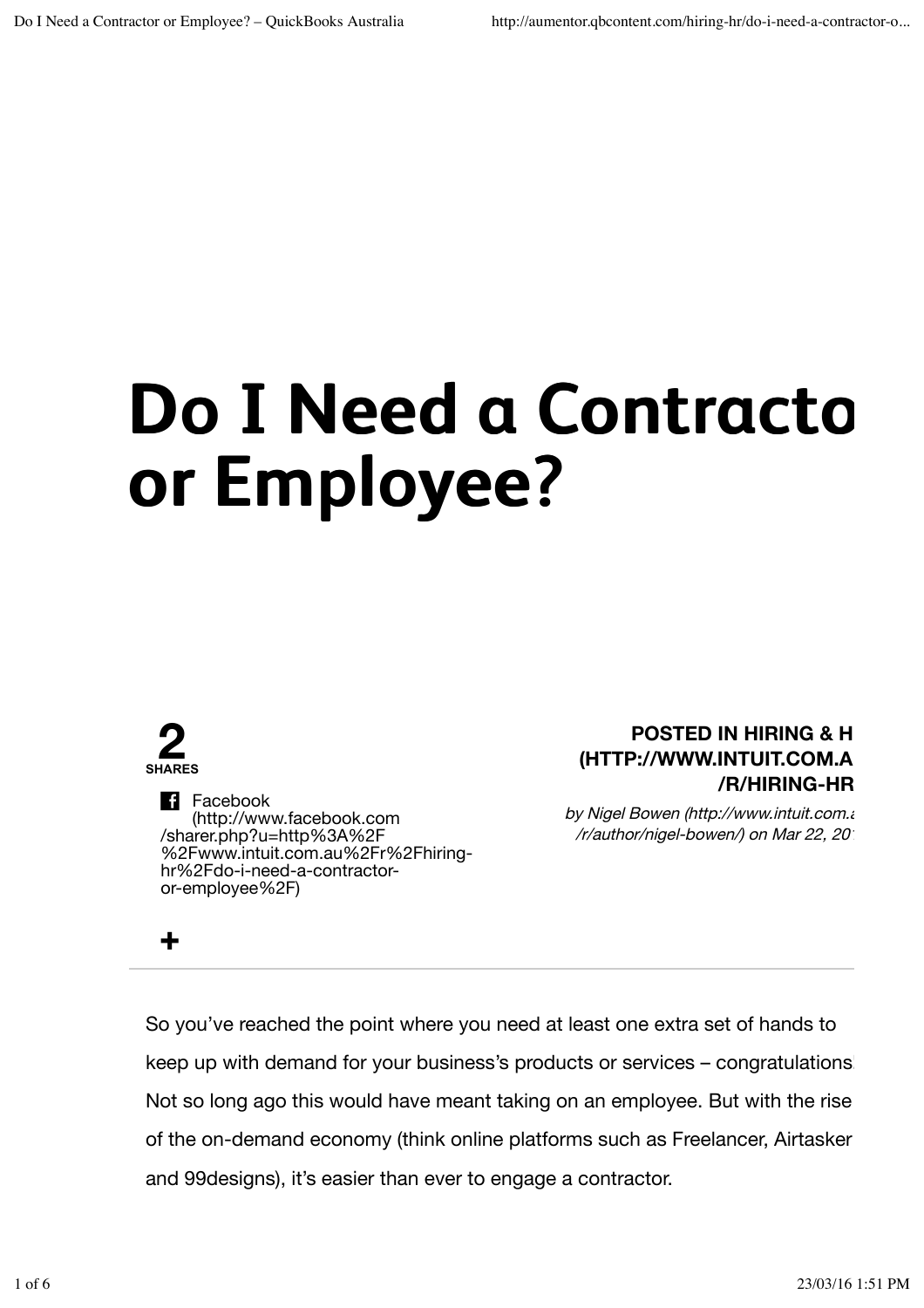More choice when it comes to staffing solutions is a good thing. Nonetheless, it has left many small business owners confused about the pros and cons of hiring an employee compared to engaging a contractor. Here are some tips that should help clear up the confusion.

### Why Hire an Employee?

### You Need Someone to Work for You on an Ongoing Basis and Follow the **Instructions You Give Them**

While they may be fulfilling the same function for your business, there's a large legal difference between an employee and a contractor. An employee works for you, meaning you have various responsibilities towards him or her. A contractor works for themselves, meaning you have few responsibilities to them (beyond honouring the terms of the agreement you've entered into).

If you're asking someone to work regularly for your business and expecting them to follow your instructions (rather than letting them decide how to complete tasks), then the law classifies that as an employer–employee relationship. Furthermore, the authorities don't hesitate to penalise business owners attempting to game the system by classifying those who are acting as employee as contractors.

#### You Want Them to Hang Around

Contractors are great for one-off tasks, but there can be issues if you want them to provide services on a medium to long-term basis. They have their own businesses to run and other clients to service. That means they might not be available to do the work you want them to do when you want them to do it. They might raise their prices or they may just be difficult to communicate with, especially if they're in another time zone.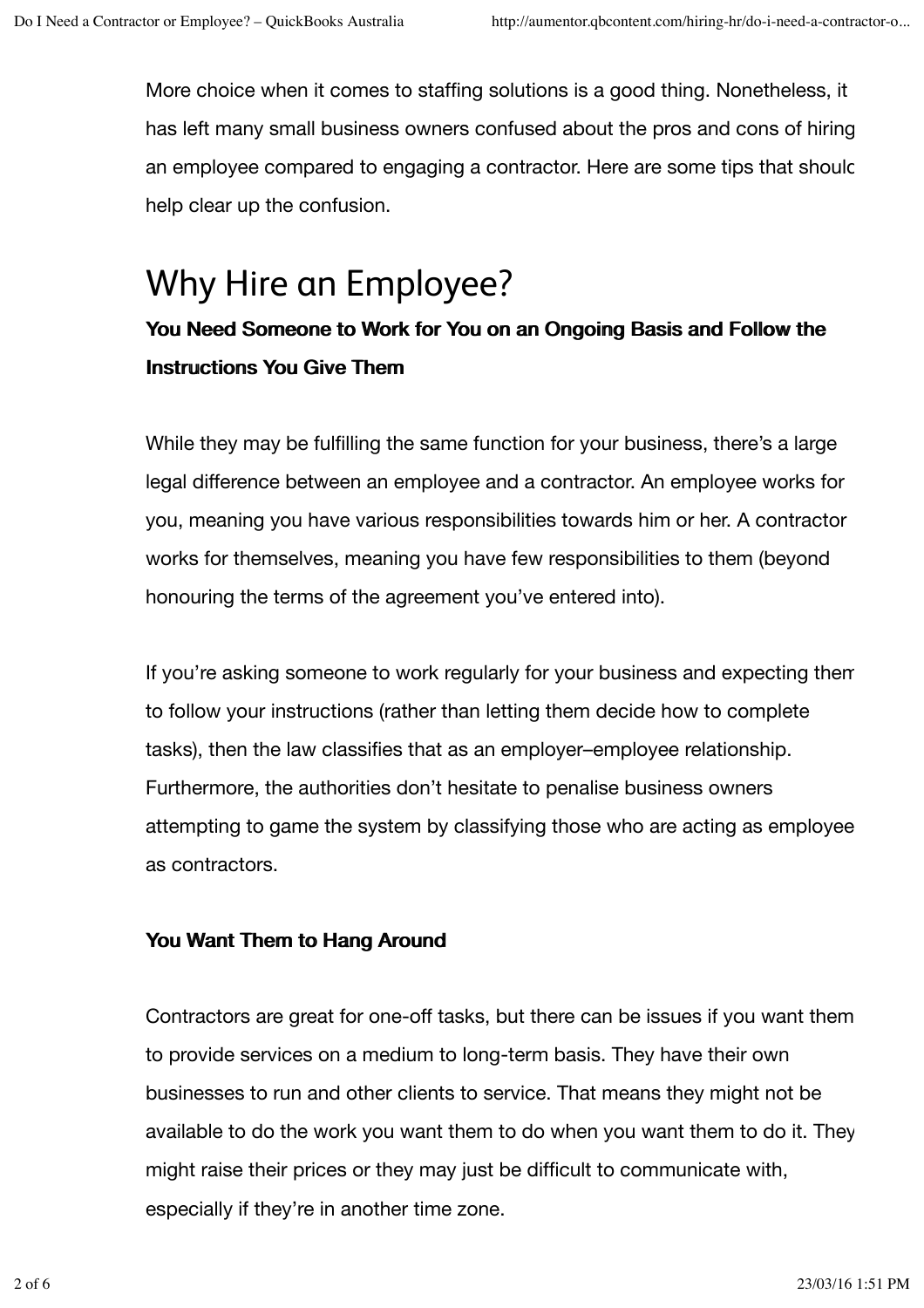Of course, employees can quit or ask for raises. But if you're after someone to become a reliable and trusted member of your team and help grow your business, investing in an employee (http://www.intuit.com.au/r/hiring-hr/hiringfirst-employee/) can be a smart move.

## Why Hire a Contractor?

You Only Need Temporary Access to a Specific Skill Set

If you just need someone to design a business logo, it doesn't make sense to permanently hire a graphic designer who is going to be left twiddling their thumb once they've completed that task. One-off jobs are the kind you should definitely consider outsourcing to a contractor.

### You're Not Sure the Good Times Will Last

Yes, the phone has been ringing off the hook for the last month. Still, you're not yet certain you need to permanently ramp up the capacity of your business. This is another situation where it makes sense to engage contractors, at least for a period of time.

You're Not Yet Ready to Assume All the Responsibilities of Being an Employer

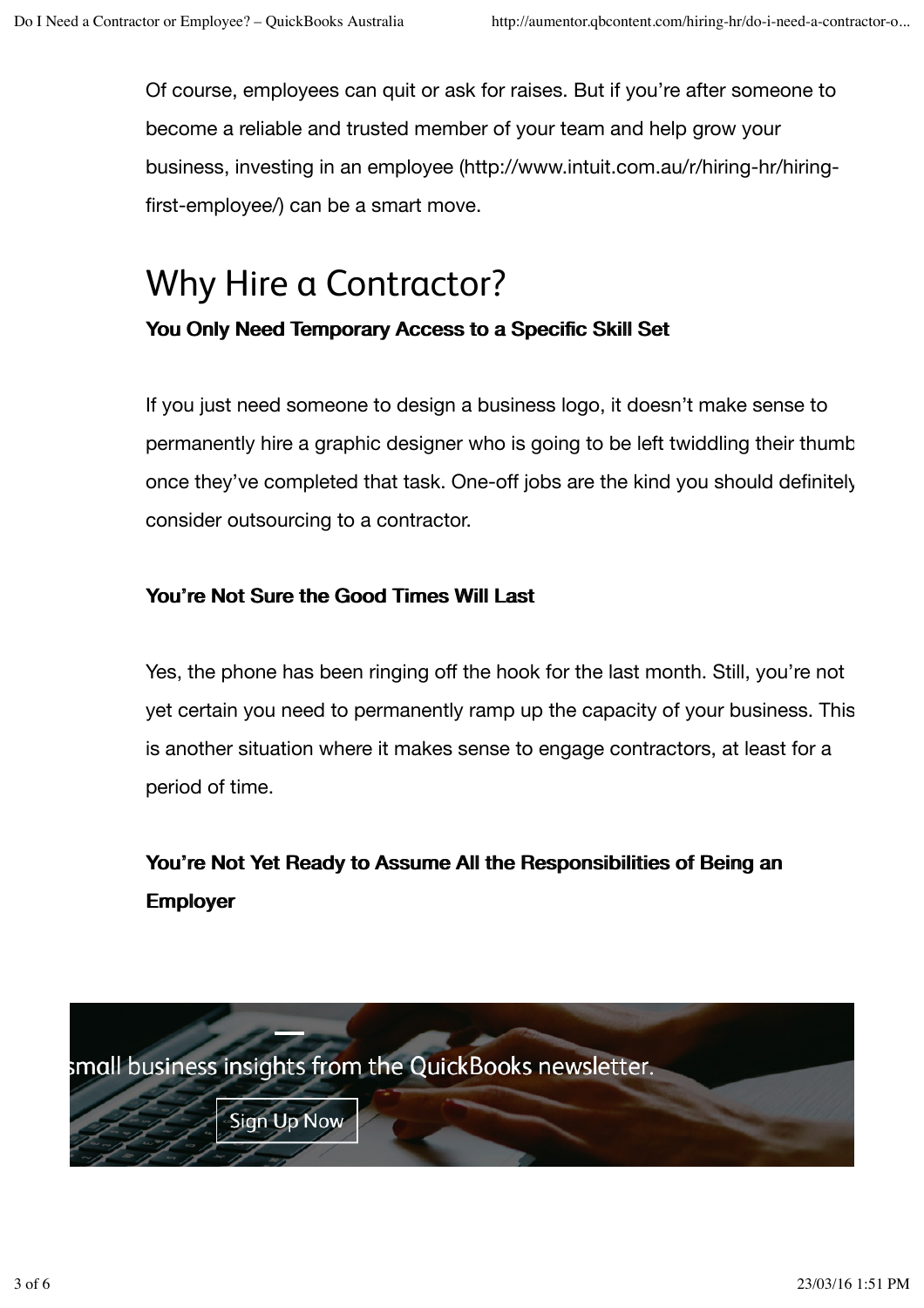(http://www.intuit.com.au/r/expert-advice-straight-to-your-inbox-2/)

As mentioned, you can't just pretend employees are contractors to get out of setting up super accounts, withholding PAYG tax, providing leave and buying a workers' compensation insurance policy. That said, especially if you're a sole trader, you may wish to organise your business so you can farm out different tasks to contractors rather than, for example, taking on a permanent assistant or office manager.

It's predicted that in the not-too-distant future most people will be contractors rather than employees labouring exclusively for one employer. But for the time being, business owners still need to be aware of the legal and practical implications of engaging a contractor as opposed to hiring an employee.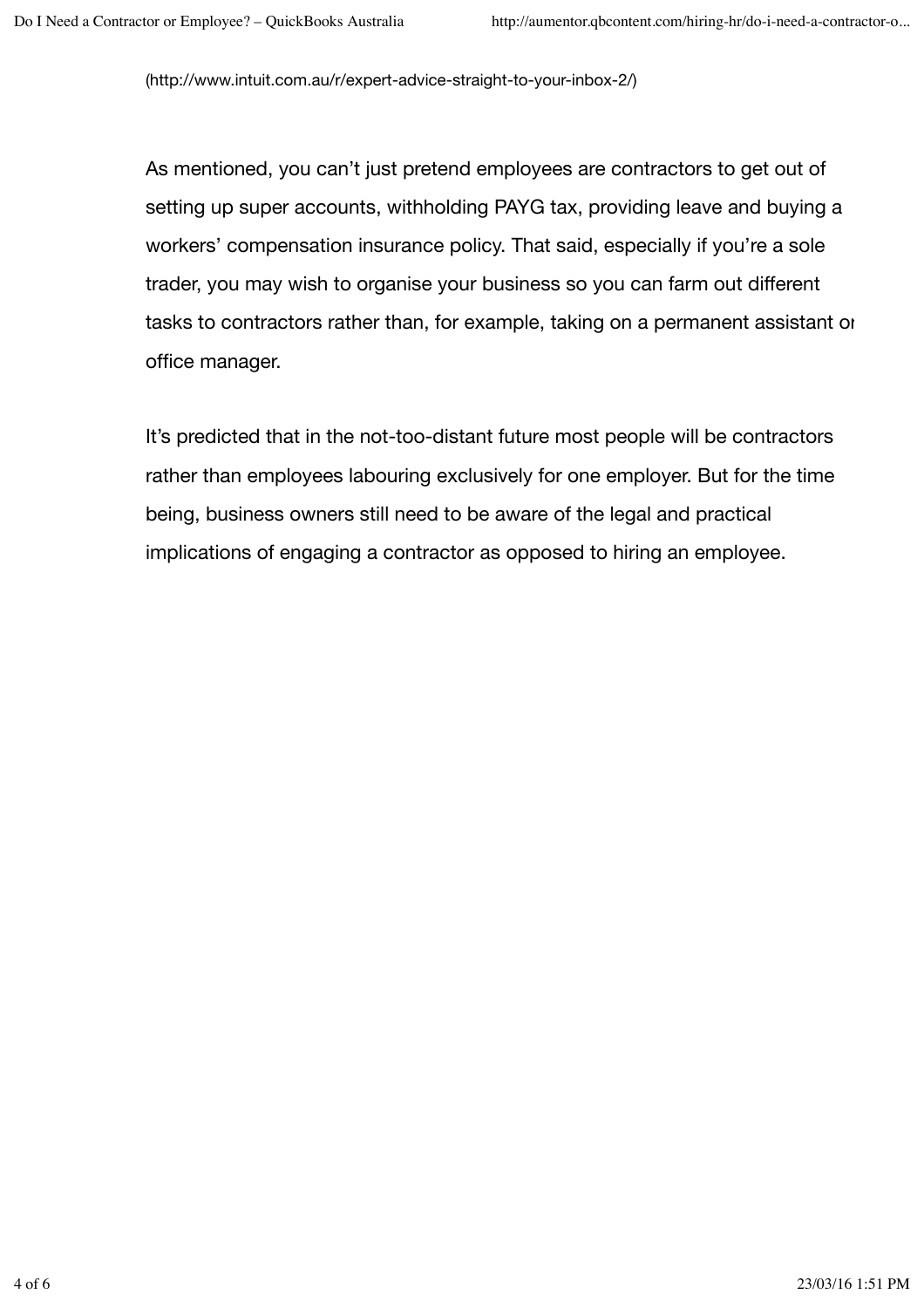

**Author: Nigel Bowen** (http://www.intuit.com.au/r/author/nigelbowen/)

Nigel Bowen has worked at, or contributed to, most of Australia's major print media organisations, as well as plenty of its smaller ones. He writes about entrepreneurship for the Fairfax papers. He has also written about business and financial matters for the likes of Austrade, American Express, Macquarie Bank, NAB, NRMA and RaboDirect. More of his writing can be found at www.contentsherpa.com.au.

### RELATED ARTICLES